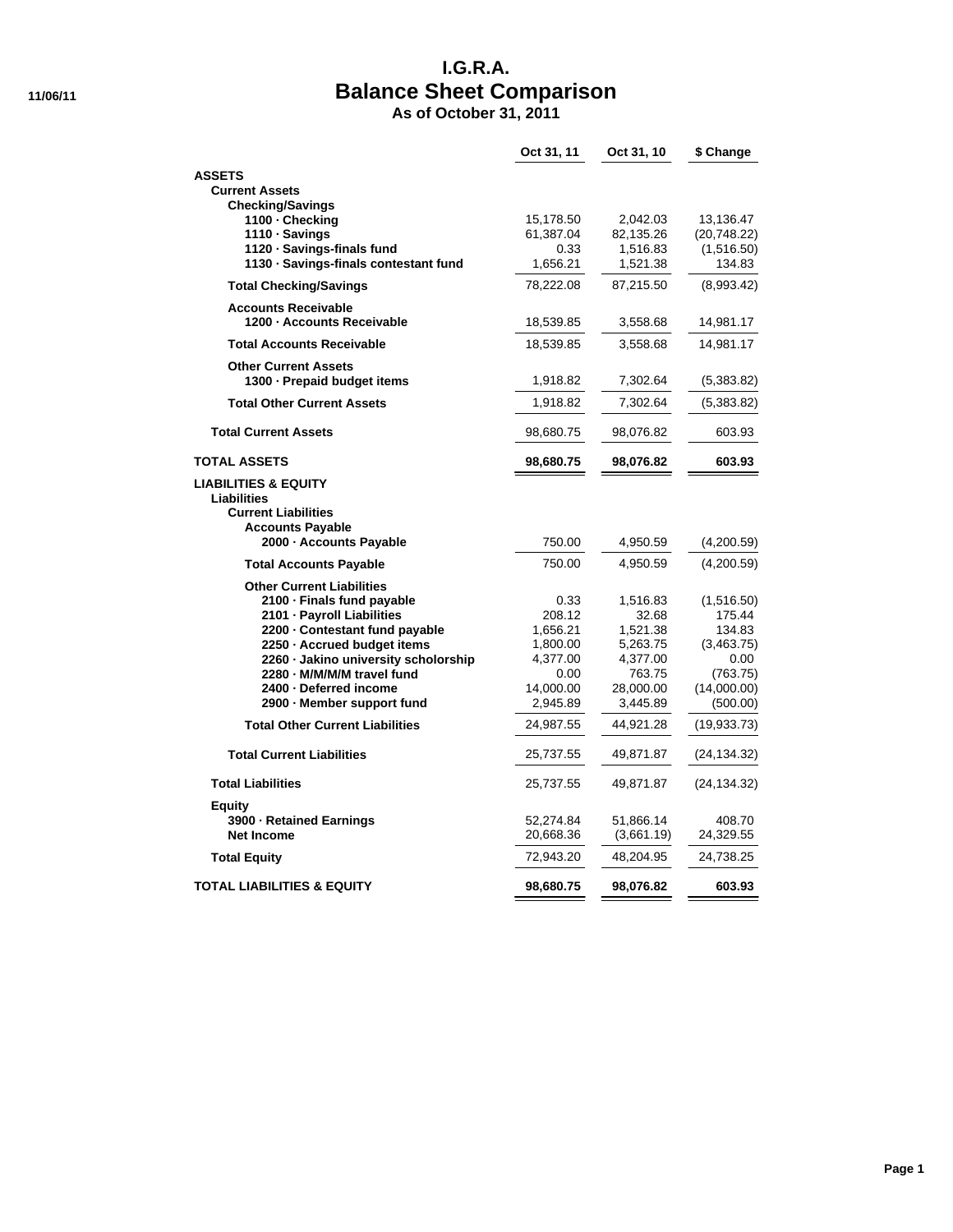### **I.G.R.A. 11/06/11 Profit and Loss Comparison October 2011**

|                                        | <b>Oct 11</b> | <b>Oct 10</b> | Jan - Oct 11 |
|----------------------------------------|---------------|---------------|--------------|
| <b>Income</b>                          |               |               |              |
| 4110 - Rodeo sanction fees             | 0.00          | 0.00          | 9,600.00     |
| 4120 - Rodeo additional seat tax       | 0.00          | 0.00          | 1,445.00     |
| 4130 - Rodeo general operating income  | 0.00          | 526.00        | 4,210.50     |
| 4140 - Fines income                    | 600.00        | (200.00)      | 850.00       |
| 4150 - Finals Rodeo                    | 87,736.00     | 87,236.10     | 122,609.00   |
| 4200 - Initiation fees/annual dues     | 0.00          | (600.00)      | 15,600.00    |
| 4300 - M/M/M/M entry fees              | 0.00          | 0.00          | 1,400.00     |
| 4310 - M/M/M/M fund raisers            | 1,769.00      | 0.00          | 13,732.03    |
| 4320 - M/M/M/M cont fund raisers       | 0.00          | 797.00        | 4,554.00     |
| 4460 · Gay Rodeo Legacy Project income | 0.00          | 1,126.50      | 380.00       |
| 4470 - IGRA University income          | 0.00          | 0.00          | 11,789.24    |
| 4535 - On line structure income        | 0.00          | 526.00        | 1,978.00     |
| 4540 - Dance income                    | 0.00          | 0.00          | 2,331.00     |
| 4600 - Interest income                 | 13.03         | 39.11         | 184.04       |
| 4700 - Travel commissions              | 0.00          | 30.58         | 80.08        |
| 4750 - Merchandise income              | 4,689.00      | 631.00        | 7,223.00     |
| 4800 - Miscellaneous income            | 0.00          | 0.00          | 50.00        |
| <b>Total Income</b>                    | 94,807.03     | 90,112.29     | 198,015.89   |
| <b>Gross Profit</b>                    | 94,807.03     | 90,112.29     | 198,015.89   |
| <b>Expense</b>                         |               |               |              |
| 6500 - Office supplies                 | 188.30        | 123.67        | 1,293.78     |
| 6510 - Telephone expense               | 104.32        | 150.21        | 645.48       |
| 6520 - Postage                         | 65.99         | 125.18        | 1,036.68     |
| 6530 - Printing                        | 0.00          | 150.67        | 0.00         |
| 6560 · Payroll expenses                | 856.05        | 844.35        | 8,711.03     |
| 7540 - Dance competition               | 0.00          | 0.00          | 2,181.54     |
| 7550 - Royalty competition             | 644.76        | 925.52        | 1,485.26     |
| 7600 · Travel                          | 226.40        | 0.00          | 4,539.88     |
| 7650 - Executive meeting expense       | 0.00          | 500.00        | 4,209.52     |
| 7750 - Computer-hardware               | 0.00          | 0.00          | 1,579.82     |
| 7760 - Computer-software               | 33.39         | 0.00          | 1,977.33     |
| 7780 - Computer-on line services       | 112.00        | 111.45        | 1,294.45     |
| 8150 - Finals Rodeo expense            | 84,799.37     | 89,922.06     | 116,000.50   |
| 8200 - Marketing expense               | 172.52        | 0.00          | 2,466.00     |
| 8400 - Storage fees                    | 0.00          | 0.00          | 480.00       |
| 8470 - IGRA University expense         | 0.00          | 0.00          | 9,079.96     |
| 8500 - Donations and contributions     | 0.00          | 64.95         | 75.00        |
| 8510 - Legal and professional services | 0.00          | 0.00          | 407.12       |
| 8520 · Taxes and licenses              | 0.00          | 0.00          | 515.00       |
| 8530 - Bank charges                    | 4.00          | 8.00          | 33.31        |
| 8535 Credit card charges               | 590.39        | 628.03        | 3.885.32     |
| 8550 - Association/rodeo insurance     | 0.00          | 0.00          | 412.22       |
| 8750 · Merchandise expense             | 2,536.37      | 43.60         | 8,211.87     |
| 8900 - Convention registration fees    | 1,200.00      | 800.00        | 1,200.00     |
| 8950 - Convention int'l awards         | 0.00          | 0.00          | 176.06       |
| 8955 - Convention expense              | 0.00          | 0.00          | 5,281.10     |
| 9510 - Miscellaneous expense           | 0.00          | 0.00          | 169.30       |
| <b>Total Expense</b>                   | 91,533.86     | 94,397.69     | 177,347.53   |
| Net Income                             | 3,273.17      | (4, 285.40)   | 20,668.36    |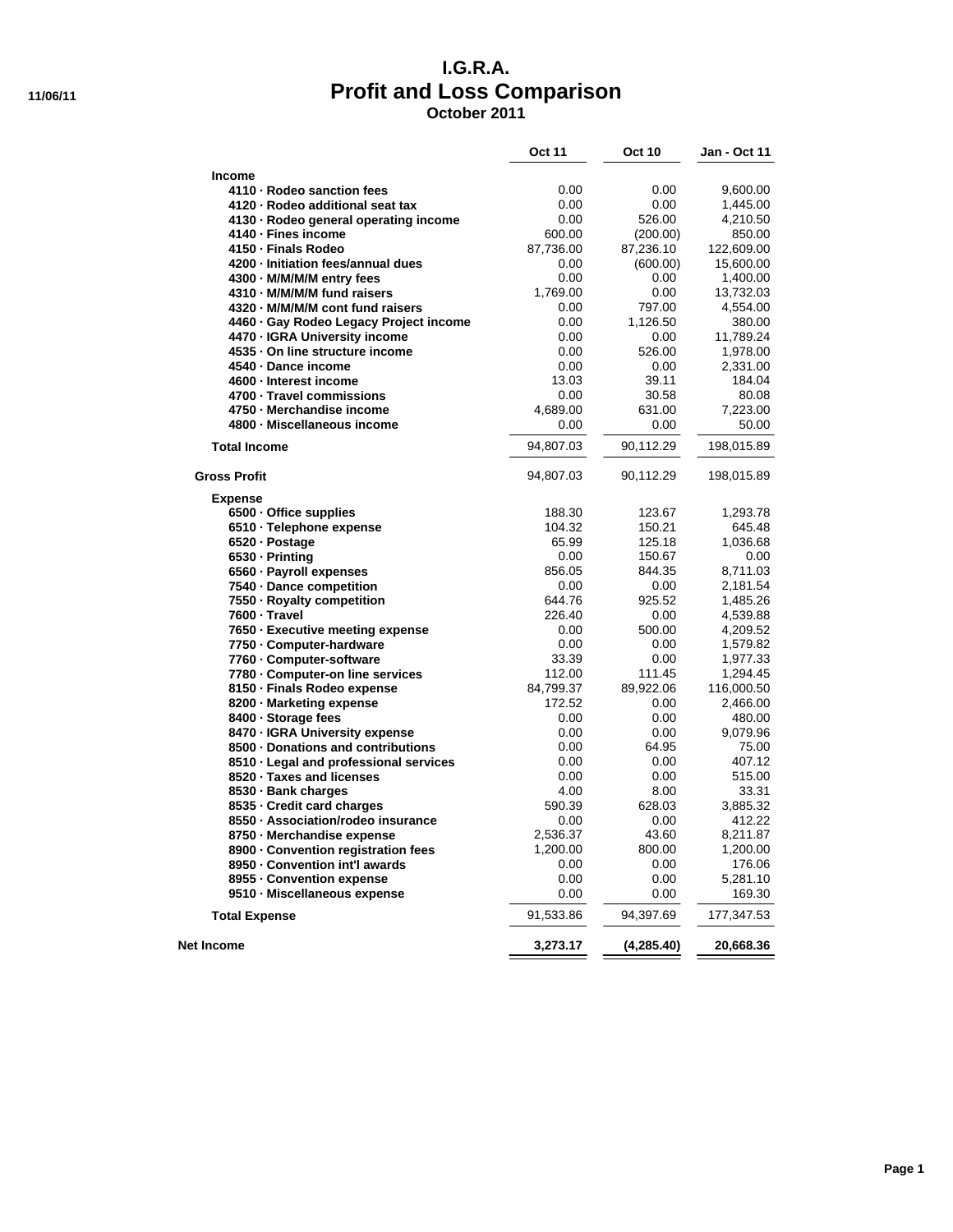# **I.G.R.A. 11/06/11 Profit & Loss Budget Comparison YTD**

**January through October 2011**

|                                                              | Jan - Oct 11         | <b>Budget</b>        | \$ Over Budget         |
|--------------------------------------------------------------|----------------------|----------------------|------------------------|
| <b>Income</b>                                                |                      |                      |                        |
| 4110 - Rodeo sanction fees                                   | 9,600.00             | 9,600.00             | 0.00                   |
| 4120 - Rodeo additional seat tax                             | 1,445.00             | 2,200.00             | (755.00)               |
| 4130 - Rodeo general operating income                        | 4,210.50             | 4,400.00             | (189.50)               |
| 4140 - Fines income                                          | 850.00               | 1,000.00             | (150.00)               |
| 4150 - Finals Rodeo                                          | 122,609.00           | 130,500.00           | (7,891.00)             |
| 4200 - Initiation fees/annual dues                           | 15,600.00            | 16,200.00            | (600.00)               |
| 4300 - M/M/M/M entry fees                                    | 1,400.00             | 100.00               | 1,300.00               |
| 4310 - M/M/M/M fund raisers                                  | 13,732.03            | 7,750.00             | 5,982.03               |
| 4320 - M/M/M/M cont fund raisers                             | 4,554.00             | 3,000.00             | 1,554.00               |
| 4460 · Gay Rodeo Legacy Project income                       | 380.00               |                      |                        |
| 4470 - IGRA University income                                | 11,789.24            | 11,400.00            | 389.24                 |
| 4535 - On line structure income                              | 1,978.00             | 3,000.00             | (1,022.00)             |
| 4540 - Dance income                                          | 2,331.00             | 3,000.00             | (669.00)               |
| 4600 - Interest income                                       | 184.04               | 290.00               | (105.96)               |
| 4700 - Travel commissions                                    | 80.08                | 165.00               | (84.92)                |
| 4750 - Merchandise income                                    | 7,223.00             | 4,400.00             | 2,823.00               |
| 4800 - Miscellaneous income                                  | 50.00                | 75.00                | (25.00)                |
| <b>Total Income</b>                                          | 198,015.89           | 197,080.00           | 935.89                 |
| <b>Gross Profit</b>                                          | 198,015.89           | 197,080.00           | 935.89                 |
| <b>Expense</b>                                               |                      |                      |                        |
| 6500 - Office supplies                                       | 1,293.78             | 675.00               | 618.78                 |
| 6510 · Telephone expense                                     | 645.48               | 540.00               | 105.48                 |
| 6520 - Postage                                               | 1,036.68             | 625.00               | 411.68                 |
| 6530 - Printing                                              | 0.00                 | 100.00               | (100.00)               |
| 6560 - Payroll expenses                                      | 8,711.03             | 8,700.00             | 11.03                  |
| 7500 - Document scanning fee                                 | 0.00                 | 200.00               | (200.00)               |
| 7530 - Committee meeting expense                             | 0.00                 | 100.00               | (100.00)               |
| 7540 - Dance competition                                     | 2,181.54             | 3,000.00             | (818.46)               |
| 7550 - Royalty competition                                   | 1,485.26<br>0.00     | 3,550.00             | (2,064.74)             |
| 7560 - M/M/M/M winnings/travel<br>7600 - Travel              | 4,539.88             | 500.00<br>6,000.00   | (500.00)<br>(1,460.12) |
|                                                              |                      |                      |                        |
| 7650 - Executive meeting expense<br>7750 - Computer-hardware | 4,209.52<br>1,579.82 | 8,000.00<br>2,500.00 | (3,790.48)             |
| 7760 - Computer-software                                     | 1,977.33             | 3,000.00             | (920.18)<br>(1,022.67) |
| 7770 - Computer-maintenance                                  | 0.00                 | 500.00               | (500.00)               |
| 7780 - Computer-on line services                             | 1,294.45             | 1,500.00             | (205.55)               |
| 8150 - Finals Rodeo expense                                  | 116,000.50           | 120,500.00           | (4,499.50)             |
| 8200 - Marketing expense                                     | 2,466.00             | 3,000.00             | (534.00)               |
| 8400 - Storage fees                                          | 480.00               | 500.00               | (20.00)                |
| 8470 - IGRA University expense                               | 9,079.96             | 10,400.00            | (1,320.04)             |
| 8500 - Donations and contributions                           | 75.00                |                      |                        |
| 8510 - Legal and professional services                       | 407.12               | 500.00               | (92.88)                |
| 8520 · Taxes and licenses                                    | 515.00               | 2,200.00             | (1,685.00)             |
| 8530 · Bank charges                                          | 33.31                | 90.00                | (56.69)                |
| 8535 - Credit card charges                                   | 3,885.32             | 3,400.00             | 485.32                 |
| 8550 - Association/rodeo insurance                           | 412.22               | 400.00               | 12.22                  |
| 8750 - Merchandise expense                                   | 8,211.87             | 2,500.00             | 5,711.87               |
| 8900 - Convention registration fees                          | 1,200.00             | 1,000.00             | 200.00                 |
| 8950 - Convention int'l awards                               | 176.06               | 1,800.00             | (1,623.94)             |
| 8955 Convention expense                                      | 5,281.10             | 5,000.00             | 281.10                 |
| 9510 - Miscellaneous expense                                 | 169.30               |                      |                        |
| <b>Total Expense</b>                                         | 177,347.53           | 190,780.00           | (13,432.47)            |
| Net Income                                                   | 20,668.36            | 6,300.00             | 14,368.36              |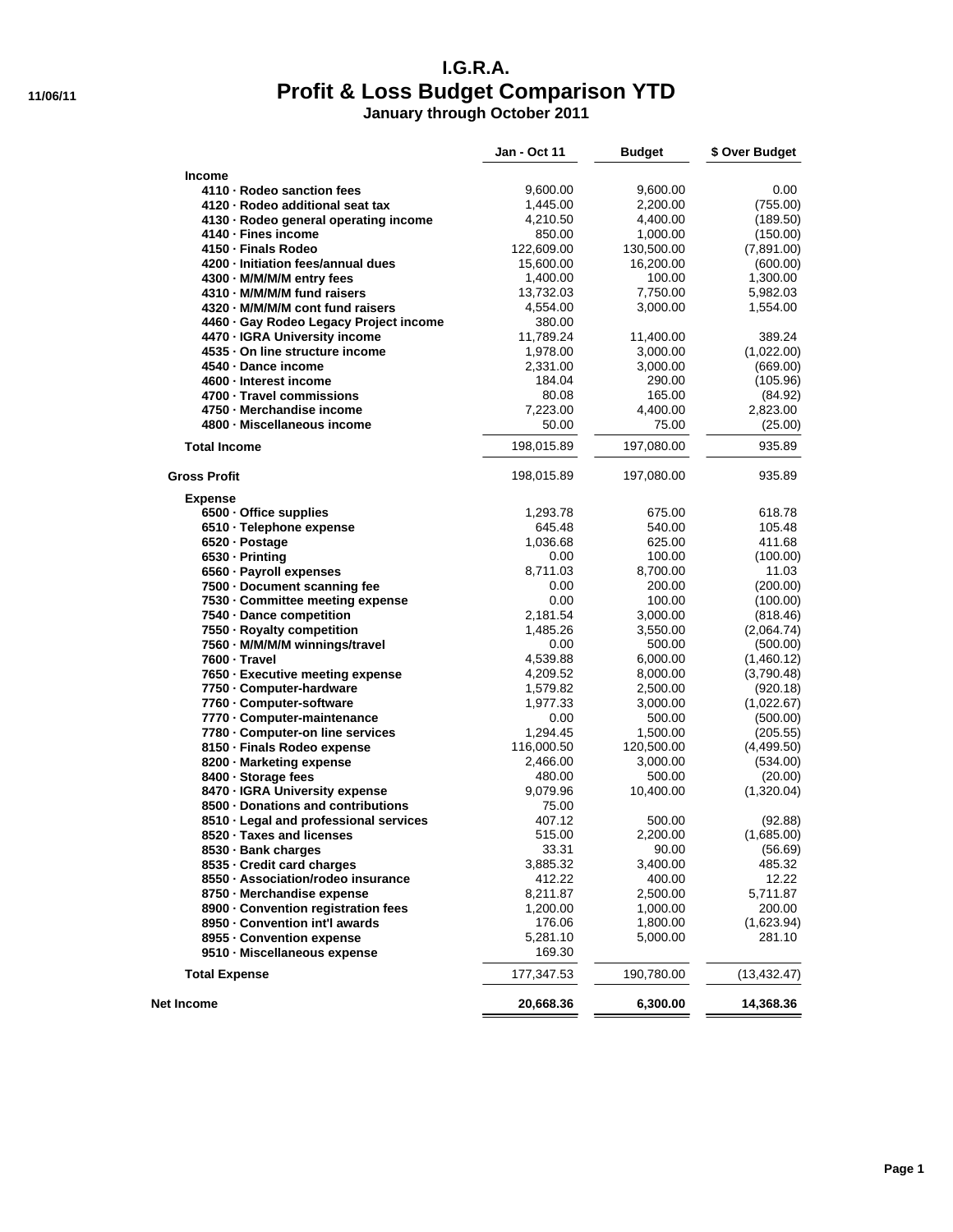### **I.G.R.A. 11/06/11 Dance Profit & Loss Budget YTD January through October 2011**

|                                      | <b>Jan - Oct 11</b> | <b>Budget</b> | \$ Over Budget |
|--------------------------------------|---------------------|---------------|----------------|
| <b>Income</b>                        |                     |               |                |
| 4540 · Dance income                  |                     |               |                |
| 4542 - Registration                  | 331.00              | 500.00        | (169.00)       |
| 4544 - Sponsorship                   | 2,000.00            | 2,500.00      | (500.00)       |
| Total 4540 - Dance income            | 2,331.00            | 3,000.00      | (669.00)       |
| <b>Total Income</b>                  | 2,331.00            | 3,000.00      | (669.00)       |
| <b>Gross Profit</b>                  | 2,331.00            | 3,000.00      | (669.00)       |
| <b>Expense</b>                       |                     |               |                |
| 7540 - Dance competition             |                     |               |                |
| 7542 - Award buckles/ribbons         | 962.00              | 1,200.00      | (238.00)       |
| 7543 - Facility cost                 | 1,069.54            | 800.00        | 269.54         |
| 7544 · Instructor/judge's honorarium | 150.00              | 900.00        | (750.00)       |
| 7545 · Supplies/printing             | 0.00                | 100.00        | (100.00)       |
| Total 7540 - Dance competition       | 2,181.54            | 3,000.00      | (818.46)       |
| <b>Total Expense</b>                 | 2,181.54            | 3,000.00      | (818.46)       |
| Net Income                           | 149.46              | 0.00          | 149.46         |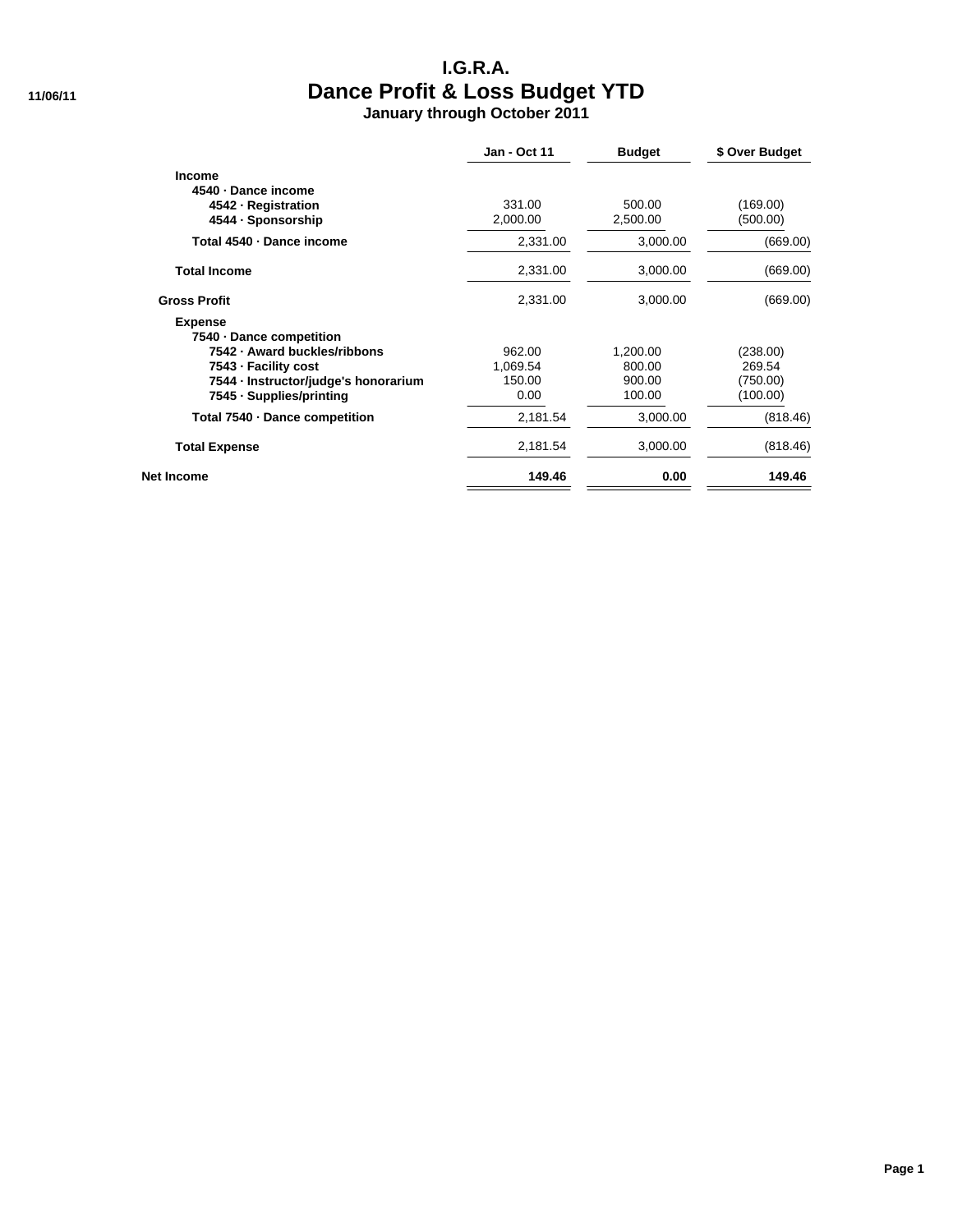### **I.G.R.A. 11/06/11 Finals Profit & Loss Budget YTD January through October 2011**

|                                                    | <b>Jan - Oct 11</b> | <b>Budget</b> | \$ Over Budget       |
|----------------------------------------------------|---------------------|---------------|----------------------|
| <b>Income</b>                                      |                     |               |                      |
| 4150 - Finals Rodeo                                |                     |               |                      |
| 4152 - Ad sales                                    | 325.00              |               |                      |
| 4154 - Buckle sponsorship                          | 13,943.00           | 10,000.00     | 3,943.00             |
| 4156 - Chute sponsorship                           | 2,500.00            | 2,000.00      | 500.00               |
| 4158 - Finals sponsorship                          | 18,000.00           | 26,500.00     | (8,500.00)           |
| 4160 - Finals fund                                 | 15,666.00           | 16,000.00     | (334.00)             |
| 4161 · Finals contestant fines income              | 550.00              |               |                      |
| 4162 - Gate sales                                  | 16,555.00           | 22,500.00     | (5,945.00)           |
| 4164 · Contestant entry fees                       | 21,425.00           | 20,000.00     | 1,425.00             |
| 4165 - Contestant finals fees                      | 23,046.00           | 22,000.00     | 1,046.00             |
| 4166 - Entertainment                               | 1,225.00            | 2,500.00      | (1,275.00)           |
| 4167 - BBQ/awards banquet                          | 3,440.00            | 2,500.00      | 940.00               |
| 4169 - Donations                                   | 438.00              | 500.00        | (62.00)              |
|                                                    | 1,788.00            | 2,000.00      | (212.00)             |
| 4170 · Merch/shavings sales<br>4172 - Vendor sales |                     | 3,500.00      | (700.00)             |
|                                                    | 2,800.00            |               |                      |
| 4175 - Stall income                                | 908.00              | 500.00        | 408.00               |
| Total 4150 - Finals Rodeo                          | 122,609.00          | 130,500.00    | (7,891.00)           |
| <b>Total Income</b>                                | 122,609.00          | 130,500.00    | (7,891.00)           |
| <b>Gross Profit</b>                                | 122,609.00          | 130,500.00    | (7,891.00)           |
| <b>Expense</b>                                     |                     |               |                      |
| 8150 · Finals Rodeo expense                        |                     |               |                      |
| 8152 - Advertising                                 | 10,147.84           | 15,000.00     | (4,852.16)           |
| 8154 - Ambulance                                   | 1,040.00            | 1,200.00      | (160.00)             |
| 8156 - Arena rental                                | 4,654.00            | 7,500.00      | (2,846.00)           |
| 8158 - Award buckles/saddles                       | 8,788.00            | 4,000.00      | 4,788.00             |
| 8159 - Award ribbons                               | 1,426.49            | 1,000.00      | 426.49               |
| 8162 - Contestant payout                           | 44,371.00           | 42,000.00     | 2,371.00             |
| 8164 · Entertainment-talent                        | 300.00              | 1,000.00      | (700.00)             |
| 8165 - Entertainment-other                         | 3,202.23            | 1,500.00      | 1,702.23             |
| 8166 - Equipment & supplies                        | 1,647.04            | 2,000.00      | (352.96)             |
| 8167 - BBQ/awards banquet expense                  | 4,400.00            | 2,500.00      | 1,900.00             |
| 8168 - Equipment rentals                           | 1,387.00            | 4,500.00      | (3, 113.00)          |
| 8170 - Insurance                                   | 0.00                | 400.00        | (400.00)             |
| 8172 · Merch/shavings expense                      | 1,788.00            | 2,000.00      |                      |
| 8174 - Travel/rooms                                | 12,563.09           | 11,000.00     | (212.00)<br>1,563.09 |
|                                                    | 15.00               | 400.00        |                      |
| 8175 - Parking/bus expense                         |                     |               | (385.00)             |
| 8176 - Poster expense                              | 0.00                | 300.00        | (300.00)             |
| 8177 - Vendor expense                              | 738.00              | 2,000.00      | (1,262.00)           |
| 8178 - Program expense                             | 1,432.02            | 2,000.00      | (567.98)             |
| 8179 · Ticketing expense                           | 554.54              | 700.00        | (145.46)             |
| 8180 - Security                                    | 1,030.00            | 2,000.00      | (970.00)             |
| 8182 - Stock contractor                            | 11,180.00           | 12,000.00     | (820.00)             |
| 8183 - Stall expense                               | 4,250.00            | 4,500.00      | (250.00)             |
| 8186 - Veterinarian                                | 786.25              | 1,000.00      | (213.75)             |
| 8187 - Farrier expense                             | 300.00              |               |                      |
| 8188 - Miscellaneous expense                       | 0.00                |               |                      |
| Total 8150 - Finals Rodeo expense                  | 116,000.50          | 120,500.00    | (4,499.50)           |
| <b>Total Expense</b>                               | 116,000.50          | 120,500.00    | (4,499.50)           |
| Net Income                                         | 6,608.50            | 10,000.00     | (3,391.50)           |